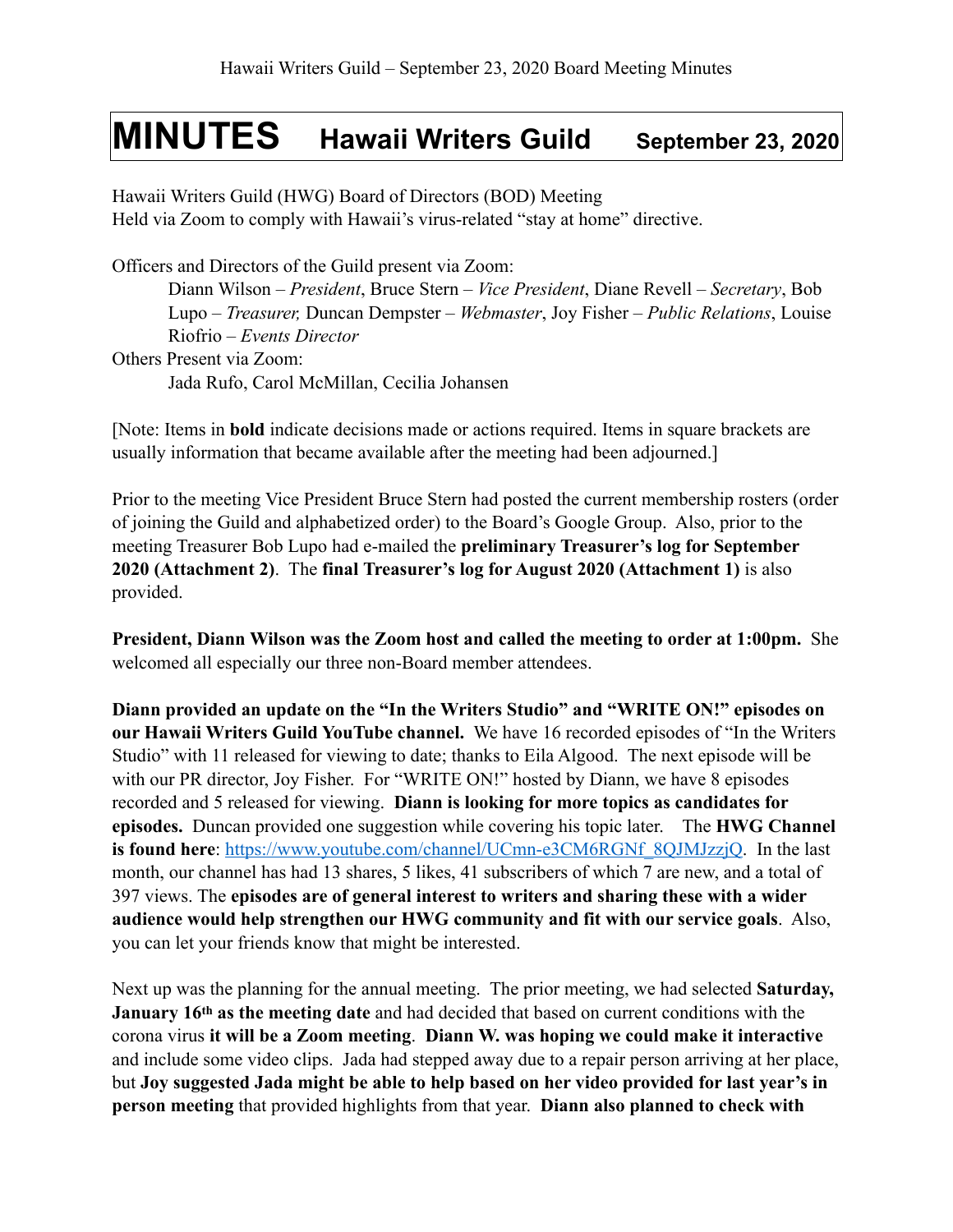**Holly Algood and Eila Algood for ideas** as they had volunteered previously to help with making our annual meeting and dinner event more green and sustainable, but might have other ways to help with a Zoom event.

**Bruce Stern, Vice President**, mentioned he had sent a new **update to the membership rosters** just prior to the meeting that incorporated more recent status and corrected an error so **versions labelled 35A should be deleted and replaced with the corrected versions 35B**. He provided a summary of the **membership status with 75 active members that includes two student members, two pending members, and two members currently late** on payment. [After the meeting Bruce found the need to make a couple more changes, so **issued a version 35C** that is the one to use. This removed from the active count **2 members who are very late, so per our bylaws are inactive, as well as two pending members who have been accepted, but not yet paid**. This brings our total active member count to 69 full non-student members plus 2 student members for a **total of 71 active members**.]

Committee Reports:

**Bryan Furer, Director for Volcano**, was **not able to attend the meeting, but Joy spoke to him a while back and reported the status as follows**. The Volcano Writers Group's plan for a public reading at Ira Ono's Volcano Garden Arts to highlight works from their book *Out of Our Minds: Voices from the Mist* had been cancelled but they plan to schedule it when virus restrictions have been loosened to allow that. However, the **book is now available via Amazon in both paperback and Kindle e-book versions.**

**Eila, Director for North Kohala**, was unable to attend the meeting as she hosts a KNKR radio program during this time slot. Eila continues to host the every-other-week North Kohala writer support group via Zoom. She has continued doing new episodes of the Guild's YouTube series **"Inside the Writers Studio."** These "Inside the Writers Studio" **episodes alternate with releases of the "WRITE ON!" skills workshops** hosted by Diann Wilson. **Members who would like to be featured on one of the "Inside the Writers Studio"** should **contact Eila** (contact information for all HWG directors is under the Guild Business page of the HWG website). To be kept up to date on the offerings one can subscribe to the series on YouTube: [https://www.youtube.com/channel/UCmn-e3CM6RGNf\\_8QJMJzzjQ.](https://www.youtube.com/channel/UCmn-e3CM6RGNf_8QJMJzzjQ)

**Louise Riofrio, Events Director is in Alaska, but joined via Zoom as well as did Jada Rufo who is handling the Events Director tasks in the meantime.** Jada mentioned that it looked like the Joann Williams Christmas Craft Fair usually held in Kailua-Kona in late November will be cancelled for 2020.

The Guild has been a regular feature twice a month with a **Saturday pop-up bookstore at Paniolo Stables in Kamuela.** Jada said the last time she was there she encountered an attendee who was not wearing a mask and with the increased virus infection rate on the Big Island that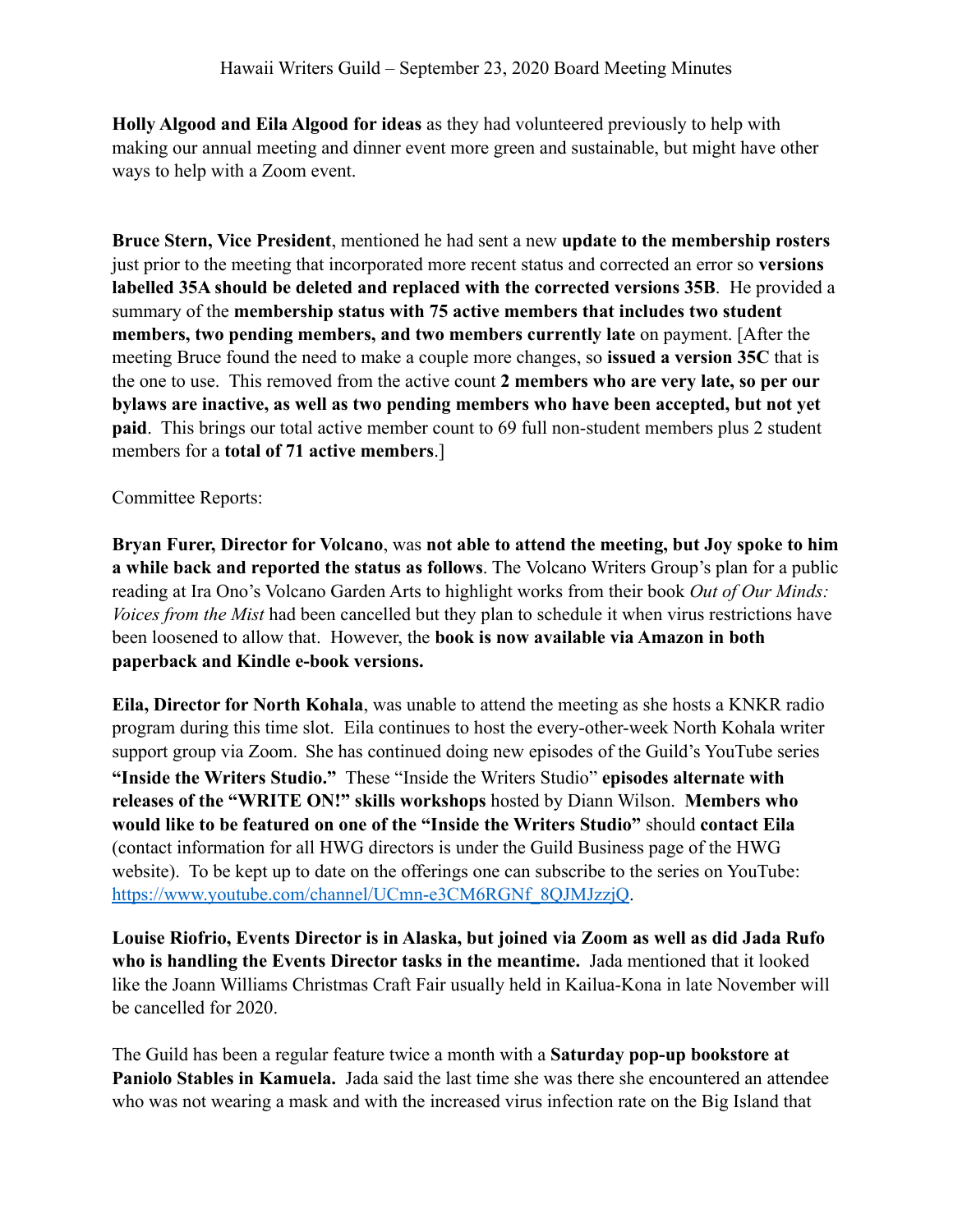made her nervous to attend and staff the table. She thought we might want to consider taking a hiatus. This also ties into the discussion to be held later this meeting under the Treasurers section relative to **book sales perhaps being an issue in maintaining our Guild's nonprofit status.**  Louise said we'd made a commitment to Mike who runs the venue to be there twice a month and if we decide on a hiatus we need to give him a heads up with some advance notice. We are scheduled for this Saturday, September 26th. **It was decided to still hold the pop-up bookstore this weekend, but Mike should be told we plan to take a hiatus in the month of October**  (this will give the Guild time to determine the means to separate the activity of author book sales from the promotion of the Guild in a way to not endanger our nonprofit status).

The HawaiiCon 2020 in person event was cancelled previously, but on Sept. 3rd Louise forwarded **a message from HawaiiCon** that included the following: "So…Registration is Open! **You can register to attend right from the HawaiiCon homepage**: [www.hawaiicon.com](http://www.hawaiicon.com).. Just hit the big teal button that says REGISTER FOR HAWAIICON 2020." They are providing a virtual version of the convention and **at their website under Events they provide ways to participate**. Diane R. said she thought one of our members, Donald Bingle, had posted to our HWG Facebook page recently regarding HawaiiCon. [Diane looked into this after the meeting and provided the information from Donald Bingle **in a message to the membership as it included how to participate in a free seminar he is offering on Saturday as part of the HawaiiCon 2020 virtual conference with the topic: "How to write short fiction for specific calls and markets."** ]

**The Public Relations Director, Joy Fisher**, said our future events continue to be on hold due to the COVID-19 restrictions and the "Inside the Writers Studio" serves in its place. Any future Writers Voices public readings will in part be determined by the rules that our venue, Tutu's House, chooses to implement.

**Joy did a PR release to local newspapers to highlight our newer "WRITE ON!" series that is more instructional versus author interview oriented.** The information included how to locate the newer series as well as the "Inside the Writers Studio" series via a search for the "Hawaii Writers Guild YouTube Channel"." Joy contacted the **Kona Stories Bookstore** to provide this information and they **sent it out in one of their weekly e-mailed newsletters**.

**Joy provided this information to a Puna writing group and to the Berkeley branch of the California Writers Club**. In reply to the information sent to the **Berkeley branch** in addition to sharing our YouTube Channel information, they came back with **a proposal that we could become an "official ally" to share each other's event information.** The most recent one of theirs was "Finding and Working with an Agent featuring Andy Rose" (a well-known agent per some Board members) and **the coming event is on Oct. 18th "California's Early Literary Scene featuring Aleta George" This and others are listed at their website:** [https://](https://www.ticketsource.us/california-writers-club-berkeley-branch) [www.ticketsource.us/california-writers-club-berkeley-branch](https://www.ticketsource.us/california-writers-club-berkeley-branch). They usually charge \$10/ ticket for non-members but do offer a waiver of the ticket fee for those "impacted" by the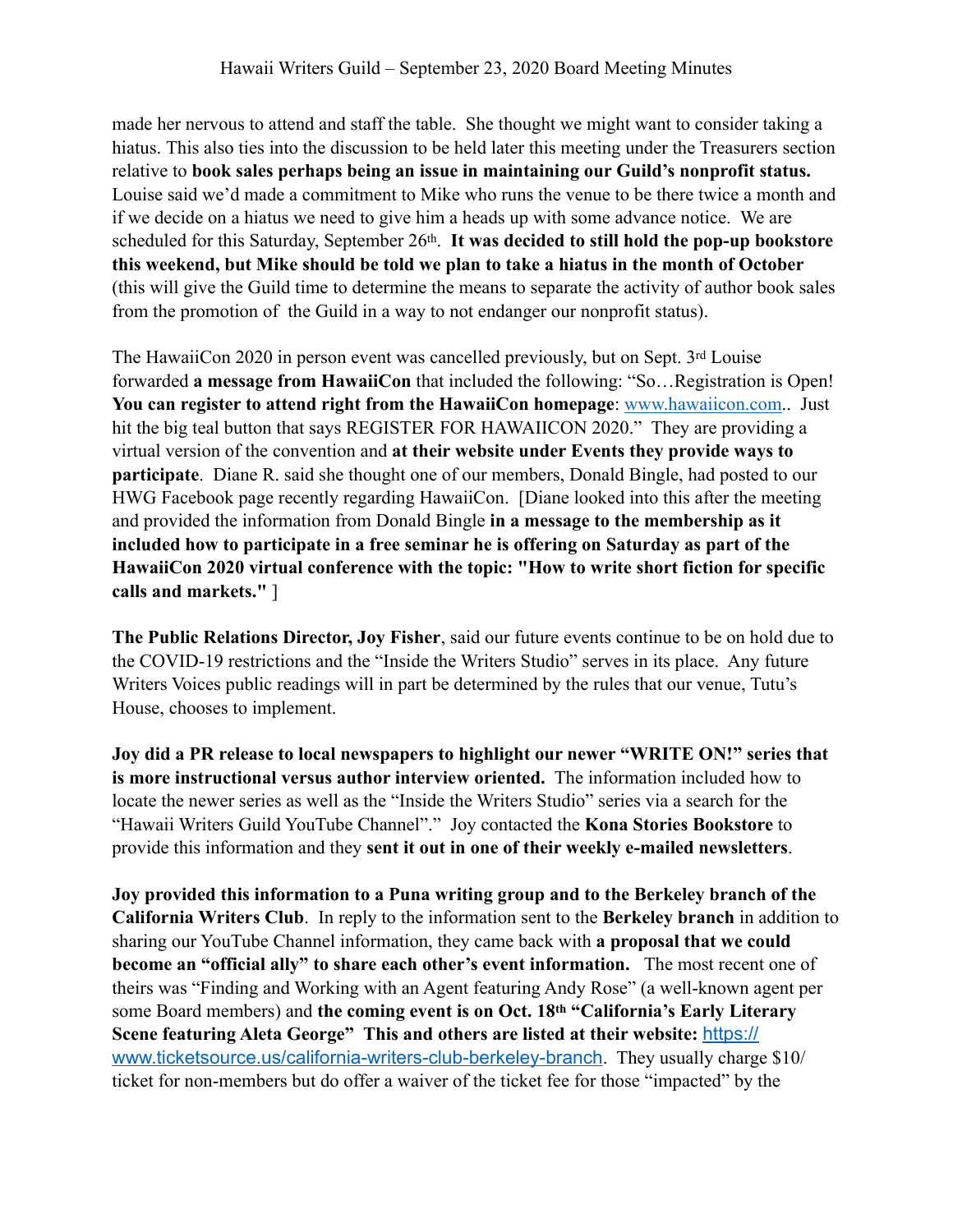COVID-19 virus. Since they are all currently Zoom events due to the virus restrictions, one does not need to be in the Berkeley area to attend.

There was a **motion made** and seconded for us **to become an official ally of the Berkeley branch of the California Writers Club,** to exchange information on our events including our HWG YouTube Channel series. After a call for discussion, a vote was taken, and the **motion passed unanimously.**

Joy said there is **no new response to the Newsletter Editor Ad**, but she thinks it is important and is leaving it up on the website. [Diane Revell has told Joy she would be willing to take this on if she is no longer serving as HWG Secretary.]

**Regarding a next issue of the** *Latitudes* **Literary Review**, we need a managing editor and a poetry editor. Duncan Dempster had spoken with Bob Lupo after our prior Board meeting to see if he would take on the managing editor job. Bob agreed he'd be willing if he was no longer serving as HWG Treasurer. Bob was not able to participate in the prior Board meeting so had missed some of the discussion of possible ways to lighten the workload of a managing editor. We tried to explain one **alternate way to continue that suggested to limit the resources required for an issue by focusing on just one or two of the genres such as just doing nonfiction.** Bob was having a hard time on his end hearing this discussion, so **Joy agreed to send an e-mail with the information about this option to Bob after the meeting.**

The intent was to have two issues of *Latitudes* per year (spring and autumn), but we may end up sliding the second edition or moving to one issue per year.

**Our Webmaster, Duncan Dempster,** said **not much had changed** at our website this past month, **but there were a couple items. Diann Wilson provided** for her personal page **a link to her website** that includes her published work and her blogs. He also **updated Tamara Williams' author information with a link to her audio podcast that includes her poem "Bliss."** Duncan indicated the podcast is Tamara's means of publishing her poetry and he thought **she did an excellent job and might be open to helping others learn how they could do that.** Could be a potential "WRITE ON!" episode.

**Treasurer Bob Lupo provided a summary of the September Treasurer's log to date provided in Attachment 2.** 

**A major point of discussion was book sales potential impact on retaining our nonprofit status with the IRS**. Per prior advice from a nonprofit-familiar CPA, our annual dinner being a business meeting those expenses were not an issue, but the sale of our members' books at the pop-up bookstores and festivals we have attended to promote our Guild could be a problem as it is of benefit to individuals versus specific to the Guild. To date Bob calculated we had spent \$407 by the Guild for the pop-up bookstore/festival events and that was about 11% of annual receipts exclusive of liability insurance required for the events. The current plans if continued as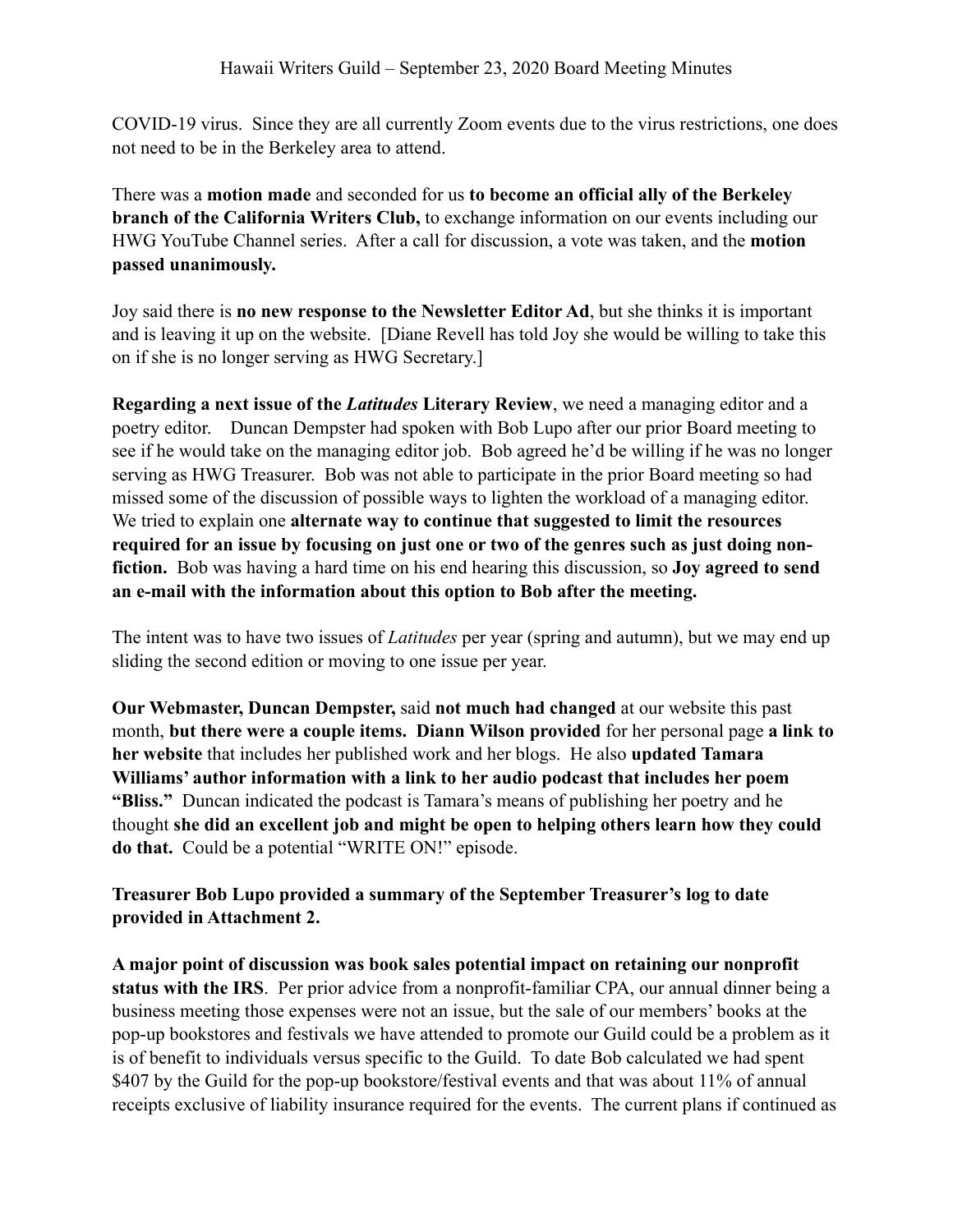is could result in 15% or more by year end. All these percentages were way too high compared to other cases in which the IRS had decided to rescind or deny nonprofit status to organizations.

Bob recommended we suspend our mix of book sales and HWG promotion at the pop-up bookstore and festival events. Do one or the other and if book sales are the activity then the paying for a table at the event should be done by the authors not the Guild.

Taking a hiatus on the twice monthly pop-up bookstores (also raised previously by Jada but more as a concern about a few folks at the Saturday market not wearing masks as mandated to limit virus spread) was again discussed. This included the need to still do an event this coming weekend to meet our verbal commitment to the organizer and to let him know we will take a hiatus in October. **The action by the Guild before the end of October should be to have our Treasurer and some of those involved actively in the past bookstore and festival events work on a way to meet both goals to support authors and promote the Guild in a way to not endanger our nonprofit Guild status**. The pop-up bookstore this weekend should be one or the other and if it is book sales then the authors in attendance should pay the \$40 to the Guild to reimburse the costs already paid.

Duncan raised the point he thought this seemed a ridiculous distinction when the events also were used to promote the Guild and provide information to encourage others to join or support the Guild. Eila Algood had previously provided via e-mail **some ideas on what could be done at these events to put more emphasis on promotion of the Guild versus member book sales (see Attachment 3**). Good ideas that the Guild should consider, but Bob did not think that would resolve the issue, so a **discussion on these ideas was postponed from today's meeting**. Bob **said we could seek the advice of a tax attorney on this specific topic** though that might cost us a lot. **Diann W. said she knew a tax attorney, Hanna Anderson,** who served on a nonprofit for which her husband also was on the Board of Directors **and she would see if we could get the answer pro bono from Hanna**.

Approval of the budget may need to be revisited after this information is reviewed.

Louise Riofrio raised the issue that she does not believe the Guild has reimbursed her \$40 of the \$80 she paid for the March pop-up bookstore table. [At that time the agreement was for the Guild to pay half and the author(s) to pay the other half.] Diane said she had checked the Treasurer logs from around that period and into the current time and did not see this listed as a paid expense to Louise so it was still likely due to her. **Bob Lupo to write a check to Louise to reimburse her unless his records show it was paid; coordinate with Louise on this status and where to mail a check if one being sent.**

The **Secretary, Diane Revell, requested the August 26th Board Meeting Minutes be approved.** A motion was made to approve the minutes, seconded and the **Board voted unanimously to approve them.** The minutes **will be posted to the Guild's website** in an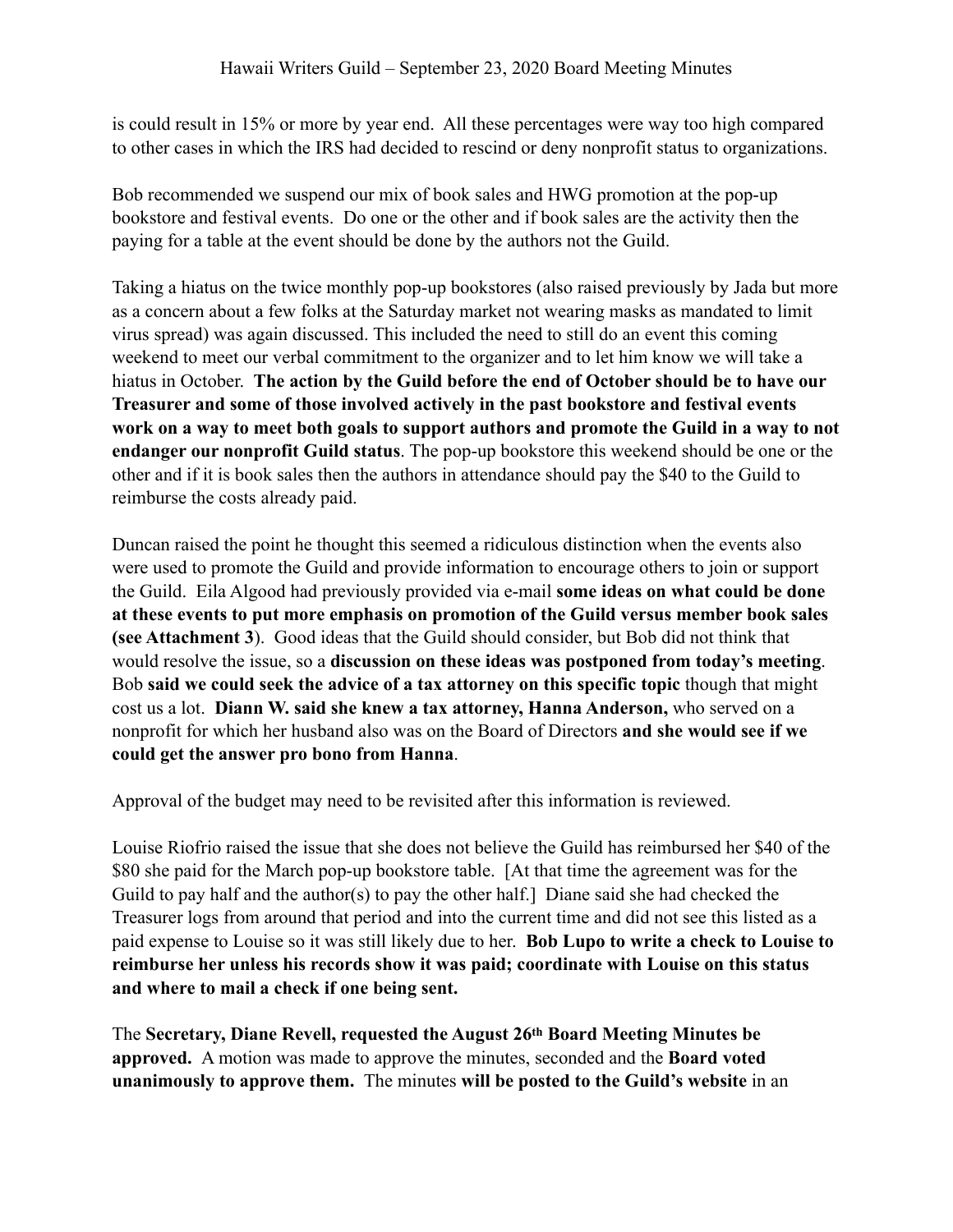archive location for minutes. When this is done by the Webmaster, **the Secretary will send an e-mail to all members with the link**.

**We discussed previously the need to initiate an ad hoc nomination committee to select officer candidates for 2021**. **For now, the nomination committee consists of Joy Fisher and Diane Revell** but being a director is not a requirement, just a member in good standing. To see where we stand for 2021, each current officer was asked if they would be willing to serve another year. Here are the replies the show the need for at least having candidates for 3 of the 4 officer positions.

- 1. **Diane Revell said she has served as Secretary since 2017 and would prefer not to run for 2021** but would instead take on the newsletter editor job that Joy has lobbied for us to have.
- 2. **Bob Lupo indicated he would prefer not to serve as Treasurer next year** but would be willing to instead take on the role of managing editor for the next edition of the *Latitudes* Literary Review.
- 3. **Diann Wilson said she has served as President for two years and would like to take a break**; she has been doing the YouTube "WRITE ON!" series for the Guild.
- 4. **Bruce Stern said he is willing to stay on as Vice President including handling the membership director role** but does not want to do any of the other officer roles instead.

Diane asked Carol McMillan if she would be interested in running for secretary. Carol laughed and said she has served a couple times in the past in other organizations and has learned she is not good in the role of secretary. She supports the Guild and appreciates members who helped her settle in when she moved here this past year but would choose to support the Guild in some other role.

**Carol did recommend that the duties of each officer be made available as she has found that her and most folks can better decide on taking on a job they understand. Diane R. said the roles are defined in the Bylaws (Section 7),** but **she could put together the information and send it out to the full membership to seek candidates**. **Joy said she would be willing to call some we think would be good candidates or who volunteer** to run as we know personal contact is usually more encouraging.

The election is part of the annual meeting, but especially with it being a Zoom meeting this coming year **early voting will be encouraged**. It has been offered in the past though the majority had voted at the meeting in person.

The **next regular Board meeting date** is set for **Wednesday, October 28th**at **1:00pm-2:30pm via the Guild's own Zoom account** [Join the meeting in your Halloween costume?].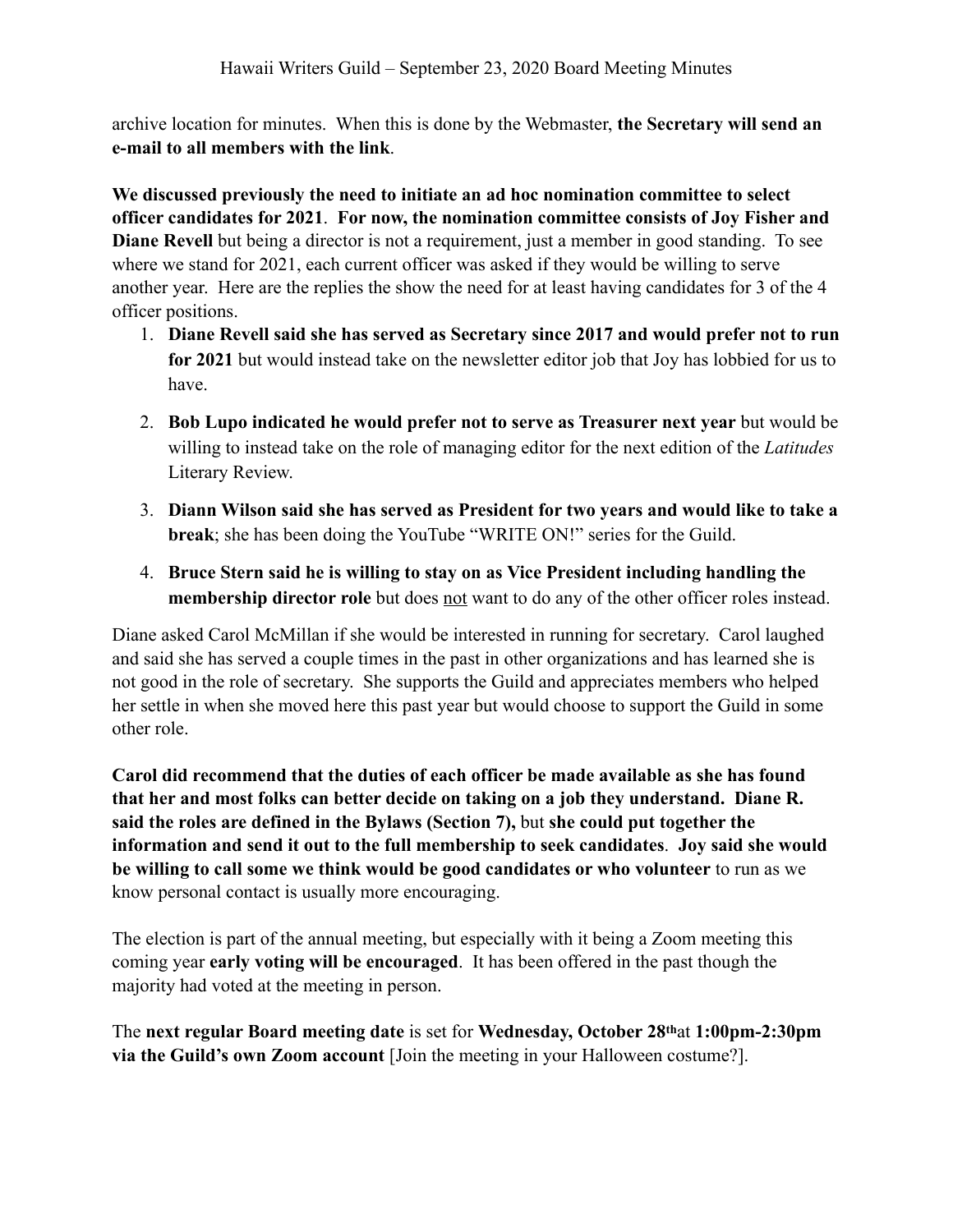Even when we move back to in person Board of Director meetings for those who cannot come to Waimea on the Big Island (or wherever they are held) in the future, we do have Zoom active to allow remote attendance via a computer and internet. Each meeting agenda includes the specific meeting information for joining via Zoom and tutorials can be found on-line. With the virus restrictions currently in place that might go on into the New Year we expect our meetings to be held only via Zoom for the next few months.

The meeting was adjourned at 2:07pm.

Respectfully submitted, Diane Revell, Secretary

Announcements:

- 1. The **next regular Board meeting time and place: Wednesday, October 28th at 1:00pm – 2:30pm. Meetings will all be via Zoom for the foreseeable future**. Attendance via internet or phone via Zoom will be offered and if still under "stay at home" restrictions it will be the sole method used.
- 2. **Requests for items to be added to the agenda for the next regular Board meeting** should be **sent to the President Diann Wilson and Secretary Diane Revell at their email addresses** ([island.diann@gmail.com](mailto:island.diann@gmail.com) and [diane.b.revell@](mailto:diane.b.revell@gmail.com)gmail.com) 10-days prior to the next meeting, so **by October 18th**. The **agenda will be e-mailed October 23rd** to the full membership five days prior to the meeting.

## Parking Lot:

- 1. Discuss implementation of ideas provided by Eila Algood for Guild promotion to the public (see Attachment 3 of Sept. 23, 2020 Board Meeting Minutes).
- 2. Feedback discussion on separation of book sales and Guild promotion ideas by Treasurer and others in Events group to protect nonprofit status and with tax attorney input (Diann W. from discussion with Hanna Anderson.)

Attachment 1: Hawaii Writers Guild Final Treasurers Log for August 2020

Attachment 2: Hawaii Writers Guild Preliminary Treasurers Log for September 2020

Attachment 3: Eila's Ideas for HWG Sponsored Bookstore/Festival Participation with Member Book Sales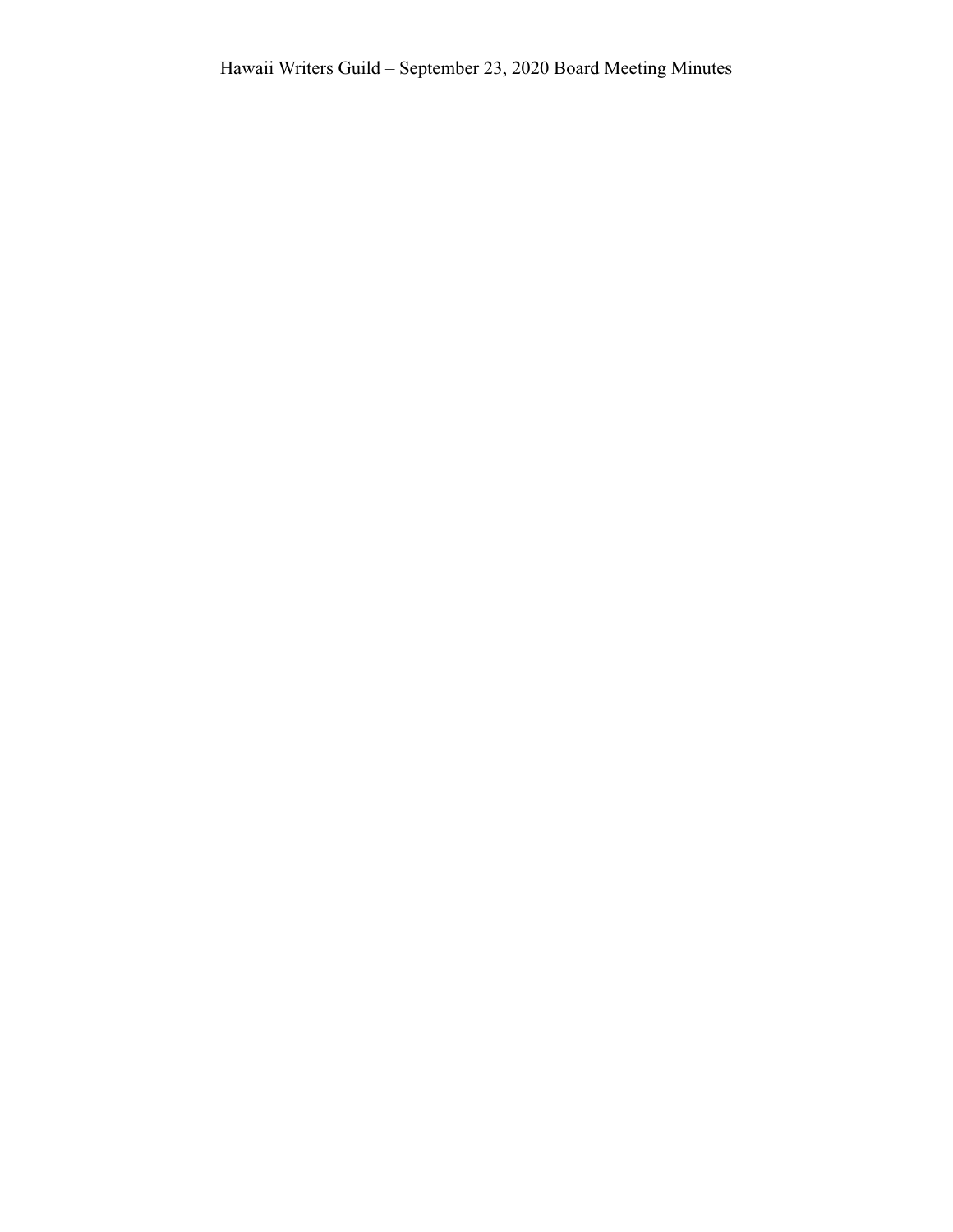|                                                    |            |                                                       |  | Hawaii Writers Guild Treasurer's Log, August, as of 8/31/20 |           |
|----------------------------------------------------|------------|-------------------------------------------------------|--|-------------------------------------------------------------|-----------|
| American Savings Bank balance as of July 31, 2020  | \$3,050.27 |                                                       |  |                                                             |           |
|                                                    |            | <b>August Inflows</b>                                 |  |                                                             |           |
|                                                    |            | Karen Sellers, New Member Initial Dues, as of 8/10/20 |  |                                                             | 40.00     |
|                                                    |            |                                                       |  | David Emerson, New Member Initial Dues, as of 8/19/20       | 40.00     |
| <b>Total August Inflows, To Date</b>               |            |                                                       |  |                                                             | 80.00     |
|                                                    |            | <b>August Outflows</b>                                |  |                                                             |           |
| Jada Rufo Re: Pop-Up Events + Supplies, Check #121 |            |                                                       |  |                                                             | $-97.18$  |
| ASB Monthly Service Fee, as of 9/30/20             |            |                                                       |  |                                                             | $-5.00$   |
| <b>Total August Outflows, To Date</b>              |            |                                                       |  |                                                             | $-102.18$ |
| Total ASB Operating Balance, as of 8/26/20         |            |                                                       |  |                                                             | 3028.09   |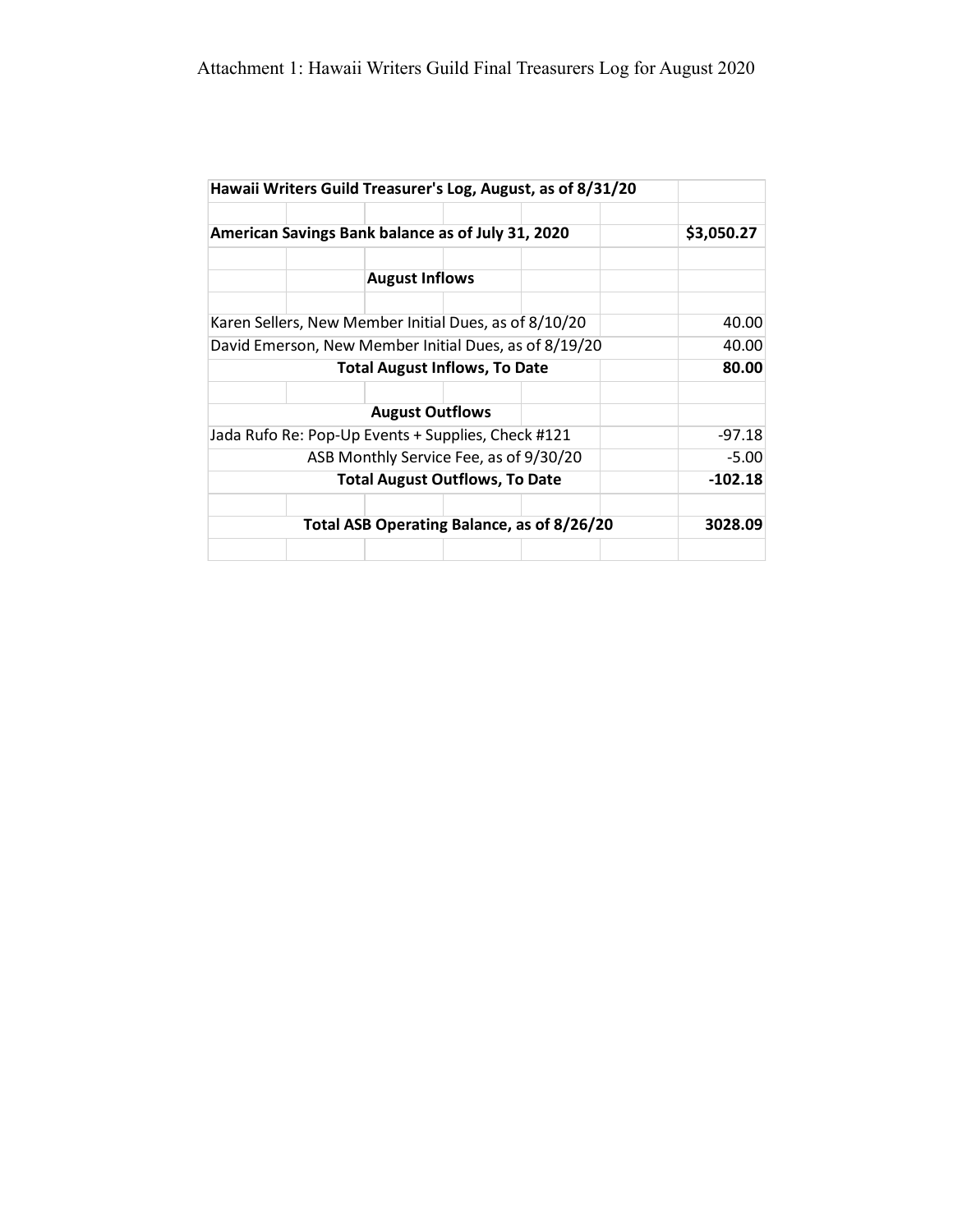| American Savings Bank Operating Balance as of August 31, 2020<br><b>September Inflows</b><br>Pat Evans, New Member initial dues | \$3,028.09     |
|---------------------------------------------------------------------------------------------------------------------------------|----------------|
|                                                                                                                                 |                |
|                                                                                                                                 |                |
|                                                                                                                                 | 40.00          |
| Lnda Petruceli, Membership Renewal<br>Donna Beumier, Membership Renewal                                                         | 40.00<br>40.00 |
| Carla Orellana, Membership Renewal                                                                                              | 40.00          |
| Linda Heath, Membership Renewal<br>Bob Lupo, Membership Renewal (12,20)                                                         | 40.00<br>40.00 |
| <b>Total September Inflows</b>                                                                                                  | 240.00         |
| <b>Total September Outflows</b>                                                                                                 |                |
| Jay Myaki, CPA Advice on Tax-Exempt Issue                                                                                       | $-272.25$      |
| Total ASB Operating Balance as of 9/23/20                                                                                       | 2995.84        |

Note: Total ASB Operating Balance includes \$600 General Reserve Fund